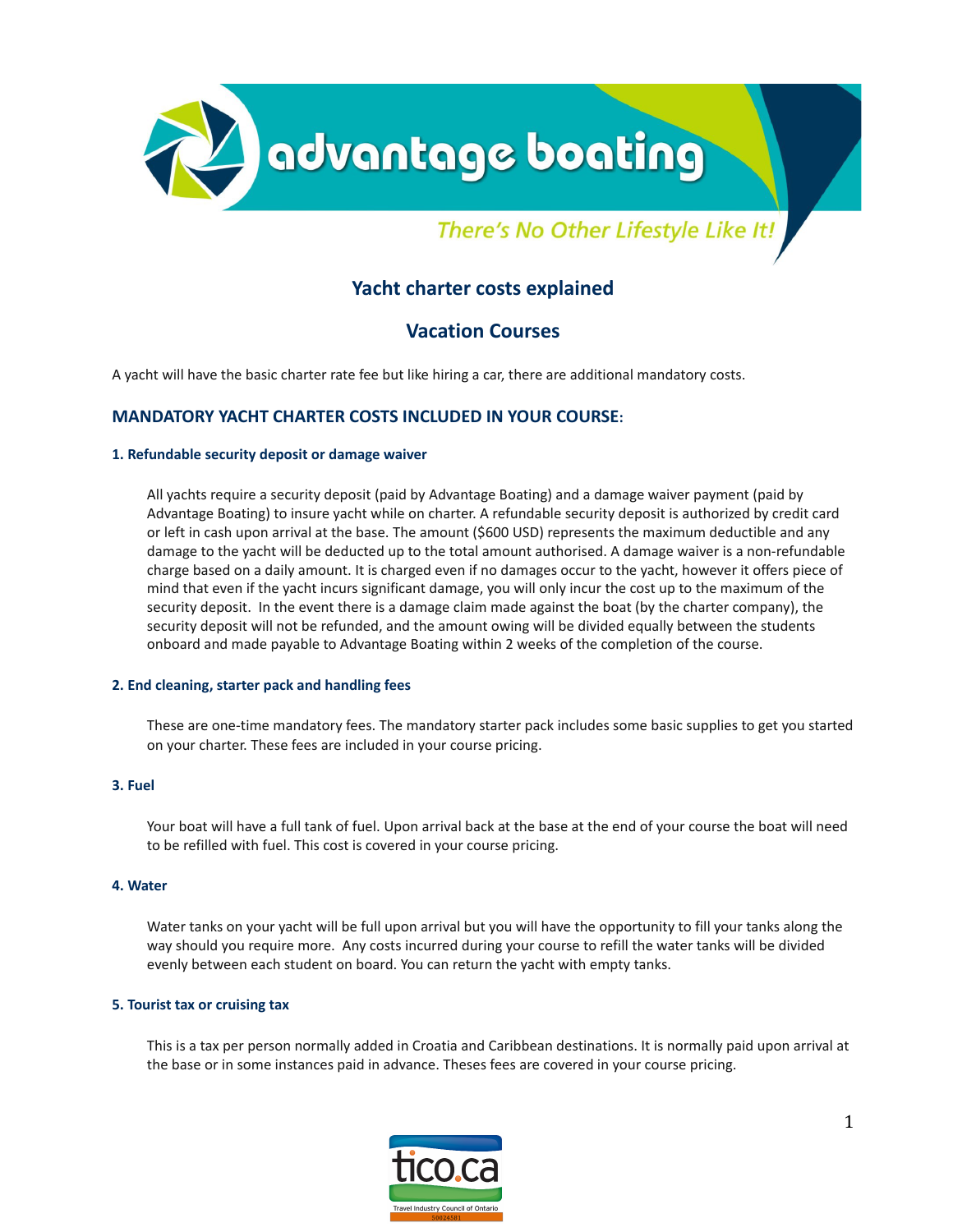# **EXTRA COSTS NOT INCLUDED IN THE COST OF YOUR COURSE:**

#### **Provisioning & Boat Kitty**

You will be provided a budget (per person) for split provisions, which will include 6 breakfasts, 6 lunches, 3 dinners, drinking water and miscellaneous items such as cleaning supplies, food condiments such as salt and pepper.

Meals ashore, alcohol and costs of provisions above the budget are not included. In general, most marinas offer mini markets or larger supermarkets nearby. In some cases it is possible to pre-order some or all of your provisions. We will provide full provisioning details at the pre-departure meeting for your course.

Boat Kitty starts with each person on board contributing ~\$50 USD which covers items such as:

- Ice
- Garbage removal
- Fresh water tank refills
- Mooring fees
- Additional groceries

#### **Mooring and anchoring**

In the Caribbean, mooring is generally by mooring ball, anchor or at a marina facility. Mooring ball & docking fees will be divided evenly between each student on board.

#### **Other items not included in the cost of your course:**

- Provisioning costs above your split provisioning budget
- Flights and transfers
- Any land excursions, hotels, transport, car hire and meals ashore
- Cancellation and medical insurance
- Boat Kitty

### **YACHT INVENTORY:**

What is included will vary per yacht but as a guide a charter yacht will include: dinghy, full cruising area charts and cruising guide or pilot book, navigational equipment (binoculars, hand bearing compass and course plotting equipment), initial full tank of water, fuel and cooking gas, VHF radio, autopilot, electric anchor windlass, wind instruments, furling or battened mainsail, furling genoa sail, galley equipment (cooking and eating utensils), standard safety equipment (navigational and first aid), hot water, bed linen, FM radio, CD player, dodger and bimini for shade, berthing fees at home port.

You can also expect your charter yacht to include GPS (plotter), cabin fans, cabin reading lights, BBQ, outboard engine, snorkelling flippers (not snorkel and goggles) and cockpit cushions.

## **PRICING & INVOICING:**

Our course prices are shown in USD. Pricing is subject to change without prior notice. A booking is not confirmed until a 50% deposit payment is received along with the filled out Advantage Boating vacation course application. Payment (deposit and balance) can be made by cash (US or CND equivalent), US or CND bank draft, Visa (CND